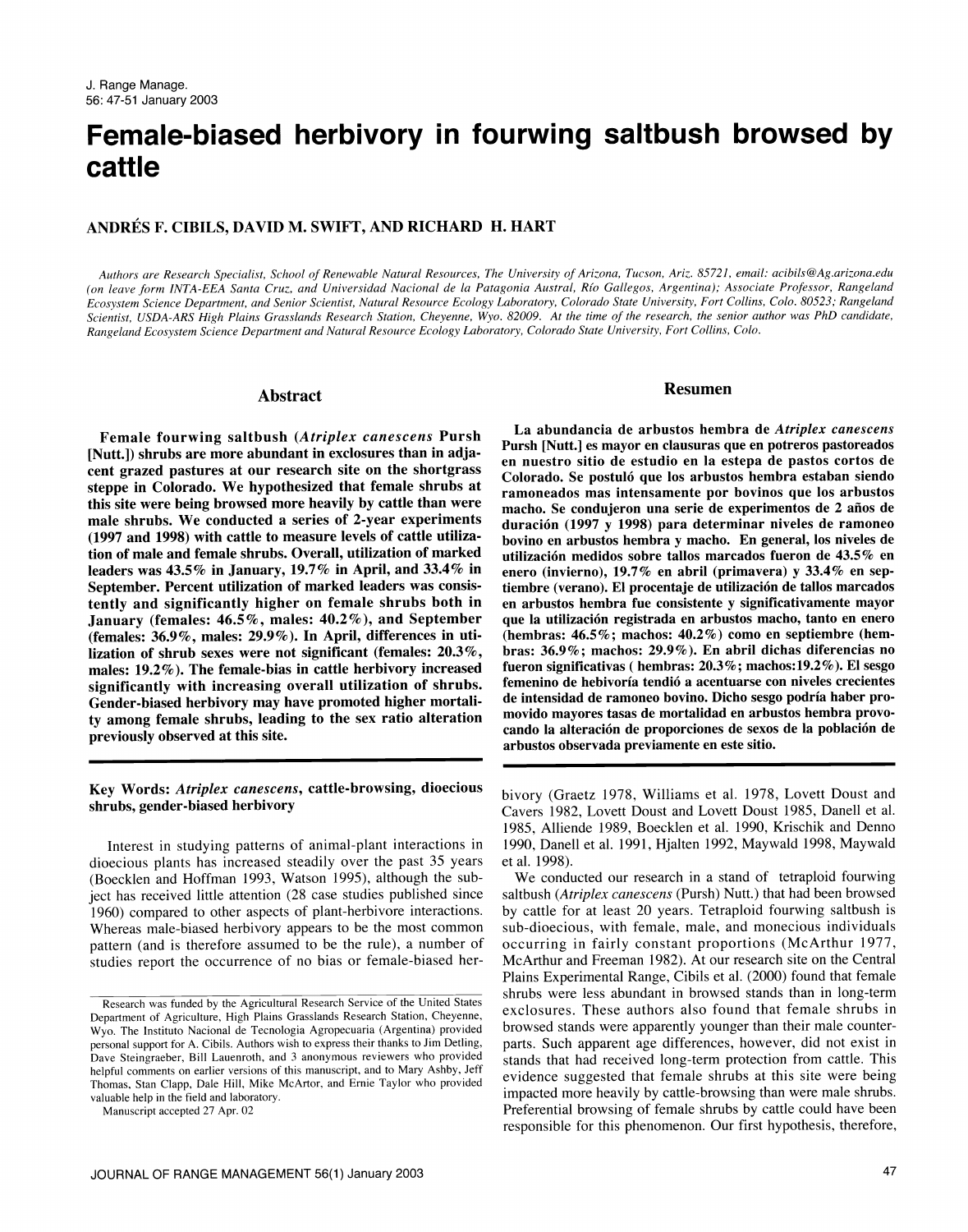was that female fourwing saltbush shrubs at our research site were being browsed more heavily than were male shrubs.

Since herbivory bias tends to disappear under either very low or very high herbivore densities (Boecklen et al. 1990, Danell et al. 1991), we manipulated stocking rates to test our second hypothesis that female-biased herbivory would tend to disappear under very low and very high grazing intensity (sensu Vallentine 1990) by cattle.

## Materials and Methods

Our study site was located on the USDA-ARS Central Plains Experimental Range (CPER), approximately 60 km north-east of Fort Collins, Colo. (40°49' N<br>107° 47′W) at 1,650 m elevation. We conducted our experiments at a shrub-dominated site, on a floodplain area close to Owl Creek. Major soil types of our study site were Remmit loamy sands and Edgar loams. Fourwing saltbush, blue grama (Bouteloua gracilis (H.B.K.) Lag. ex Griffiths), and western wheatgrass (Agropyron smithii Rydb.) are the dominant plant species at the site (Liang et al. contained name). Pastures were assigned 1989). Mean annual precipitation is 320 randomly to each combination of season mm (ranging from  $150$  to  $500$  mm),  $50$  to 80% of which occurs between the months of May and September (Hart and Ashby 1998). Rainfall during and immediately tures, subject to the constraint that no 2<br>hefore our experiments was above the bis adjacent pastures were grazed on the same before our experiments was above the historical average, particularly in 1997 (559 date. Cattle used in the experiments were mm). Late spring and summer rainfall (May-September) was also considerably higher in 1997 (436 mm) relative to 1996 (294 mm) and 1998 (275 mm).

Fourwing saltbush shrubs at our site at adjustment.<br>Twenty female and 20 male shrubs were the CPER begin rapid growth in the month of May, flower during the month of June, and generally complete seed set by the end of August. Utricle maturity and shedding of current year's leaves occur in the month of October. Female shrubs exhibit mature utricles throughout the quiescent period that usually begins in November (Trlica et al. 1977).

To test the first and second hypotheses, we measured percent utilization of marked leaders on female and male fourwing saltbush shrubs in 0.5-ha experimental pastures. The pastures were built in 2 parallel cattle. Immediately after each experiment blocks of 7 adjacent units each (one pasture was ungrazed in each block), within a pasture that had been moderately grazed by cattle in winter for approximately 20 years (approximately 5.3 ha  $\text{AUM}^{-1}$  over a 6month grazing season; 34 AU days ha'). Moderately grazed pastures at the CPER

have historically been stocked to leave an ungrazed residue equal to 60% of peak standing crop (Hart and Ashby 1998).

Cattle diets on the shortgrass steppe change throughout the year as a consequence of seasonal variation in the quality and availability of dietary items (Schwartz leaders were oven-dried separately at and Ellis 1981, Shoop et al. 1985). In  $60^{\circ}$ C for 48 to 72 hours. Secondary stems and Ellis 1981, Shoop et al. 1985). In moderately stocked pastures with abundant fourwing saltbush, cattle diets con tained 13 and 55% fourwing saltbush in November and March, respectively (Shoop et al. 1985). Therefore, shrubs are subjected to contrasting levels of utilization throughout a given year. We con ducted 3 browsing experiments in 1997 and 1998: one in winter (January), another in early spring (April), and another in late summer (September). By repeating the experiment at different dates we were able to assess the impact of season (associated with plant phenology) on shrub utilization patterns.

Each experiment consisted of browsing 4 pastures with cattle (Hereford heifers weighing 400 to 520 kg) for a period of 4 days. Two pastures were browsed moderately (4 heifers; 32 heifer days ha') and 2 were browsed heavily (12 heifers; 96 heifer days ha'). Pastures were assigned and stocking density at the beginning of when necessary. Secondary stem measurethe study. Randomization was performed within each block of experimental pastures, subject to the constraint that no 2 randomly assigned to the 0.5 hectare pastures and were always taken from herds grazing pastures with abundant fourwing saltbush, to minimize dietary and social adjustment.

randomly selected and labeled in each 0.5 ha grazing pasture. Each shrub was at least 3 m away from any other marked shrub, and was labeled by placing a numbered stake under the shrub crown, a marking technique inconspicuous to cattle. In the weeks prior to each experiment, 4 primary leaders were marked on each labeled shrub. On female shrubs we marked both reproductive (with utricles) and non-reproductive leaders. Lengths of marked leaders were measured prior to introducing the we re-measured the lengths of marked leaders, and the base diameters and lengths of eaten secondary stems remaining on portions of utilized marked leaders. lyzed separately using repeated measures

Prior to each browsing event we harvested 30 primary and 30 secondary leaders, 15 from non-labeled female and 15

from non-labeled male shrubs in the experimental pastures. Each primary leader was labeled and sectioned into 6 cm long segments that were numbered sequentially from tip to base and placed in separate containers. Sectioned primary leaders were oven-dried separately at were also labeled, placed in separate containers, and oven-dried in the same manner as were primary stems. We then recorded weights and lengths of the oven dried segments from each primary stem, and base diameter, weight and length of each oven-dried secondary stem. Primary stem segment measurements were transformed into cumulative relative (%) expressions of length and biomass. Using linear regression we developed lengthweight relationships for each of the 30 primary leaders. Mean length-weight distribution of female ( $n = 15$ ) and male ( $n = 15$ ) stems were used to construct a lengthweight curve, later used to transform percent length measurements obtained in the field into percent biomass utilization estimates. A regression equation, relating total length of pooled male and female primary leaders (predictor) to their total biomass (response), was also developed to calculate biomass of marked primary stems ments were pooled and used to develop 2 regression equations: one relating base diameter (predictor) to stem length (response), and another relating stem length (predictor) to stem biomass (response). The first equation was used to estimate original length of eaten secondary stems. The second was used to estimate biomass of the length removed from utilized secondary stems. Length removed from a particular eaten secondary stem was calculated by subtracting the residual length measured in the field from the total estimated length (calculated using secondary stem base diameters measured with a dial caliper). Finally, total biomass removed from eaten secondary stems on a given marked primary leader was expressed as a percentage of its total estimated biomass. Thus, we obtained an overall estimate of utilization for each marked leader expressed in terms of percent biomass removed by cattle.

Mean percent utilization of marked leaders was calculated for each experimental pasture following each grazing trial. Data from each experiment were ana analysis of variance (ANOVAR). The statistical model selected for the analysis was a mixed effects repeated measures factori-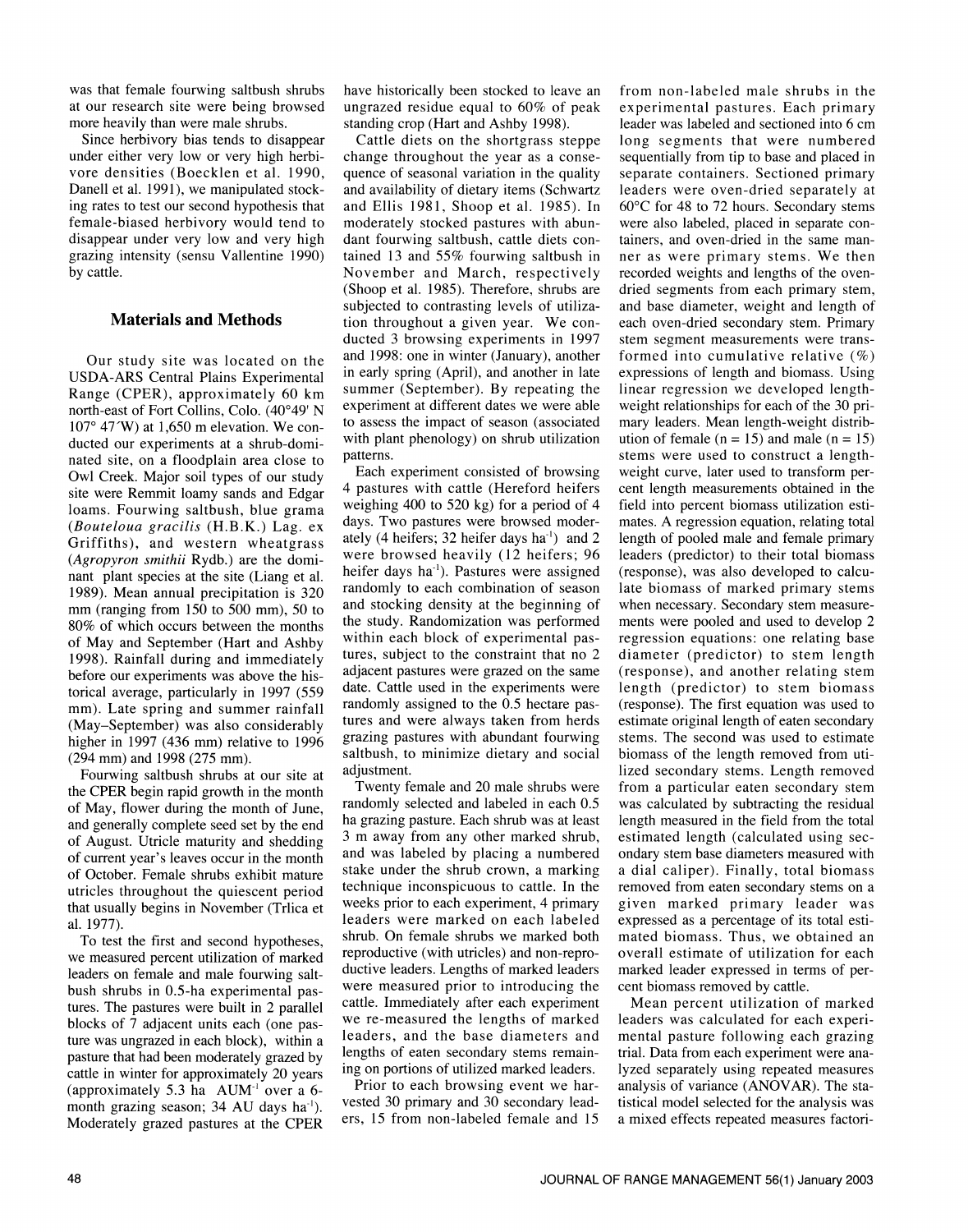al experiment design. Shrub gender (male and female), stocking density (moderate and heavy), year (1997 and 1998), and block (1 or 2) were the factors studied. Year was repeated within shrub gender, stocking density, and block. Shrub gender and stocking density were considered fixed effects. Block was considered a ran dom effect. We included all possible 2 way and 3-way interactions between fixed effects in the final model. We explored interactions between fixed and random main effects, and included significant interactions in the final model. The diagnostic plots of studentized residuals of raw utilization data showed slight deviations from the assumption of homogeneity of variances. We therefore aresin-transformed our data and re-ran the residual diagnostic tests. The transformed data set did not exhibit any significant deviations from the ANOVA assumptions so all analyses were performed on the transformed data set. The overall level of significance was set at  $P \le 0.05$ . We used proc GLM and proc MIXED from the SAS Version 6.12 (1996) package to perform the statistical analyses.

We calculated herbivory bias for each treatment at each of the experiment dates  $(n = 12)$  by subtracting mean utilization of marked leaders on male shrubs from that of females. We then calculated the Pearson Correlation Coefficient (r) and performed linear regression analysis (Ott 1993) using mean overall utilization of marked leaders and herbivory bias as the independent and dependent variables, respectively. We used proc CORR and proc GLM from the SAS Version 6.12 (1996) package to perform the statistical analysis. The level of significance used to test statistical hypotheses regarding the regression model and the slope of the function ( $\beta_1$ ) was set at P  $\leq$  0.05.

## Results

In relation to the first hypothesis, utilization of marked leaders on female shrubs was significantly higher than that of male shrubs in January and September (Fig. 1). In April, no significant gender bias in shrub herbivory was observed (Fig. 1). Overall shrub utilization was greater in the snowy winter of 1997 than in the mild winter of 1998, probably because understory vegetation was covered in 1997. In all 3 experiments there were significant differences in overall utilization of shrubs between years and stocking density treatments; heavily stocked pastures exhibited consistent overall higher shrub utilization





levels (Table 1). Shrub gender, however, affected utilization significantly, irrespective of stocking density, in 2 (January and September) of the 3 experiments.

In relation to the second hypothesis, female biased browsing increased as over all shrub utilization increased ( $r = 0.82$ , P  $= 0.01$ , Fig. 2). The gender-biased browsing pattern tended to disappear when over all shrub utilization was low. Contrary to what we had hypothesized, sex-biased herbivory persisted under the highest levels of utilization imposed by our experimental treatments.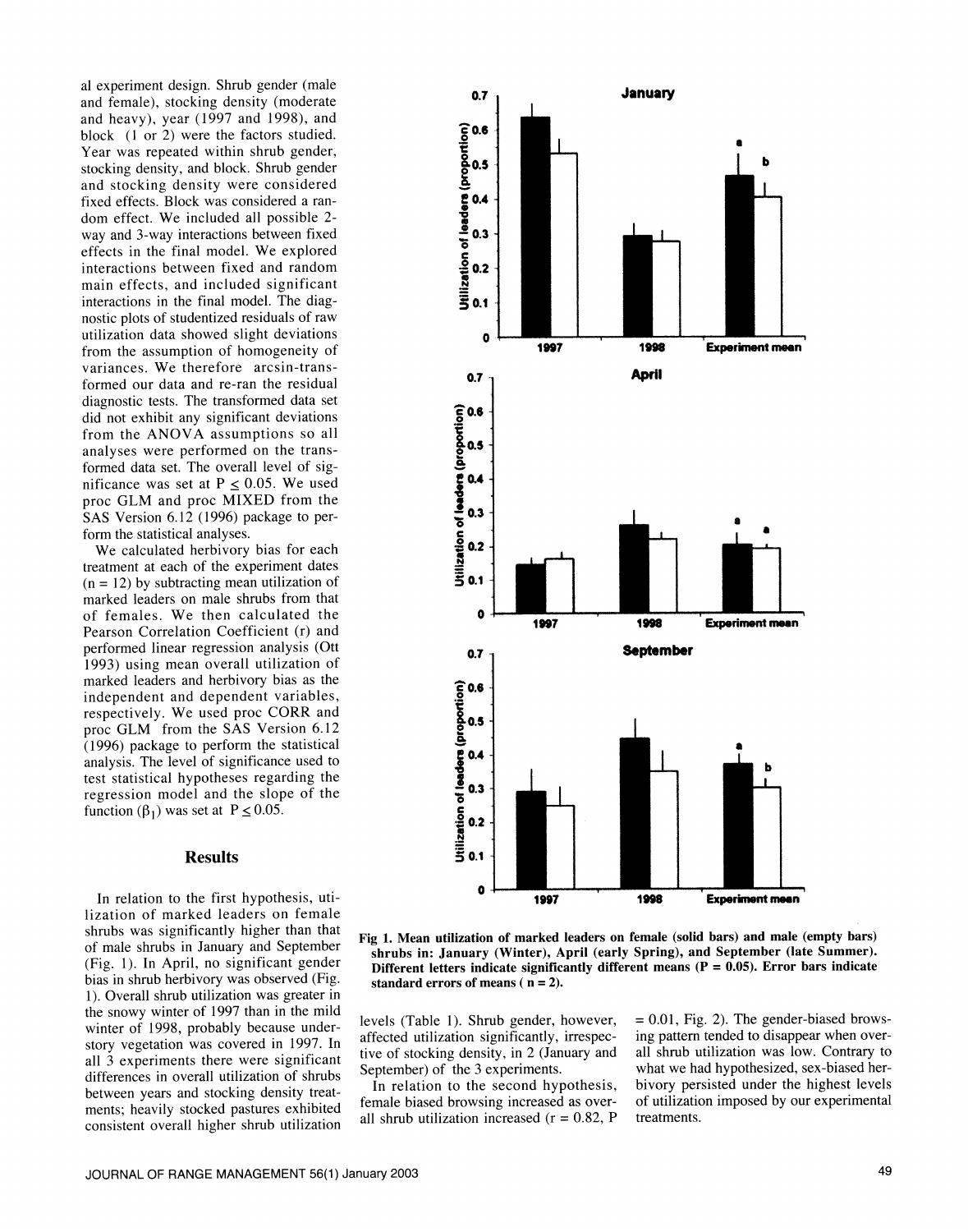Table 1. Overall utilization of marked leaders in moderate and heavy stocking density treatments.

| Month     | 1997                |        | 1998              |        |
|-----------|---------------------|--------|-------------------|--------|
|           | Moderate            | Heavy  | Moderate          | Heavy  |
|           | $-(\%)$ --          |        | ---(%)---         |        |
| January   | 45.9 b <sup>1</sup> | 70.9 a | 20.7 <sub>b</sub> | 36.3a  |
| April     | 11.6 <sub>b</sub>   | 19.1 a | 17.9 <sub>b</sub> | 30.3a  |
| September | 10.0 <sub>b</sub>   | 43.9a  | 23.3 <sub>b</sub> | 56.3 a |

<sup>1</sup>Different letters within a row and year indicate significantly different means ( $P = 0.05$ ).

## Discussion and Conclusions

Cattle browsed female fourwing saltbush shrubs more intensely than male<br>pared to females. shrubs both in winter and late summer. Utilization of female and male shrubs was similar in early spring. Cattle exhibited consistent preferences across stocking density treatments and years. While our results depart from the general pattern of the density. The female-biased pattern became male-biased herbivory found in the literature, they are consistent with findings from most studies of large herbivores grazing dioecious plants (Williams et al. 1978, Graetz 1978, Maywald 1998). Sheep preferentially browse female shrubs of bladder saltbush (Atriplex vesicaria<br>Heward ex. Benth.) irrespective of season or phenological stage (Maywald 1998). This pattern apparently results in higher mortality of female shrubs that leads to alterations of shrub sex ratios (Williams et a!.1978). Our results, however, agree only partially with a recent study conducted with sheep in a transplant garden with male and female fourwing saltbush shrubs (Maywald et al. 1998). Similarly to our findings, in late winter (March), a date roughly equivalent to our early spring (April) experiment, these authors found no sex-related differences in shrub biomass

removal. However, during flowering in late spring (June), Maywald et al. (1998) reported that sheep consumed significantly more biomass from male shrubs as com-<br>pared to females.<br>When overall shrub utilization by cattle

was low (in April), possibly because new green herbaceous vegetation was available, we did not detect any gender-related bias in herbivory irrespective of stocking<br>Heavy defoliation or continuous grazing more pronounced under increasing levels bush stands (Cibils et al. 1998 and referof overall shrub utilization by cattle. It is possible that the highest level of utilization imposed by our experiments (in January 1997) was not sufficient to alter cattle preferences and cause the herbivorybias to disappear, as suggested by studies conducted with other herbivores (Danell et our research site, fourwing saltbush shrubs al. 1991).

Differences in overall levels of shrub utilization by cattle between years were possibly influenced by weather fluctuations. Overall utilization in the January experiment (58% and 28% in 1997 and 1998, respectively) apparently reflected weather-driven variations in understory forage availability. A heavy snowfall reduced grass availability severely during our January experiment in 1997. Conversely, a mild winter of 1998 with abundant grass residue from the previous



Fig 2. Female bias in utilization of marked leaders (female utilization - male utilization) in relation to overall level of shrub utilization. Points above the horizontal line indicate female bias, points below the horizontal line indicate male bias.

growing season (a particularly moist sum mer in 1997) was associated with higher levels of understory availability and lower shrub utilization. A somewhat similar pattern occurred in the September experiment; the very high summer rainfall of 1997 (436 mm) compared with the relatively dry summer of 1998 (275 mm) had a visible effect on understory growth presumably producing contrasting browsing levels (27% and 40% shrub utilization in 1997 and 1998, respectively). In April, between-year variations in shrub utilization (15% and 24% in 1997 and 1998, respectively) may have been related to differences in the onset of cool-season grass and forb growth. Thus, overall browsing pressure on fourwing saltbush in our experiments appeared to be inversely related to understory forage availability.

can promote mortality in fourwing saltences therein). For example, single browsing events involving the removal of 100% of current year's growth led to high fourwing saltbush mortality rates (37 to 100%) over a 5-year period in an experiment con ducted in Israel (Benjamin et al. 1995). At can take 14 to 26 months to recover from a single heavy artificial defoliation event involving the removal of 90% of current year's growth (Trlica et al. 1977). If defoliation occurs in August (near maturity) or if shrubs are subjected to multiple defoliations, recovery may take even longer (Trlica et al. 1977). Because cattle in our experiments removed woody stems from previous growing seasons together with current year's growth, our utilization estimates were based on total (primary) leader biomass. Therefore, removal of current year's growth at dates when shrub utilization was highest (January 1997 and September 1998), particularly in the case of the heavier-browsed female shrubs, was possibly comparable to levels of defoliation known to promote shrub mortality. Additionally, since females of dioecious plant species generally grow slower than their male counterparts (Ding and Coley 1990), female shrubs may need more time than males to recover from a defoliation event (Cibils et al., unpublished data), and would consequently be more vulnerable to future defoliations. Therefore, it would be reasonable to expect higher mortality in the slower-growing female shrubs subjected to higher levels of defoliation. Differences in shrub utilization levels between years in our experiments suggest that heavy browsing events in moderately